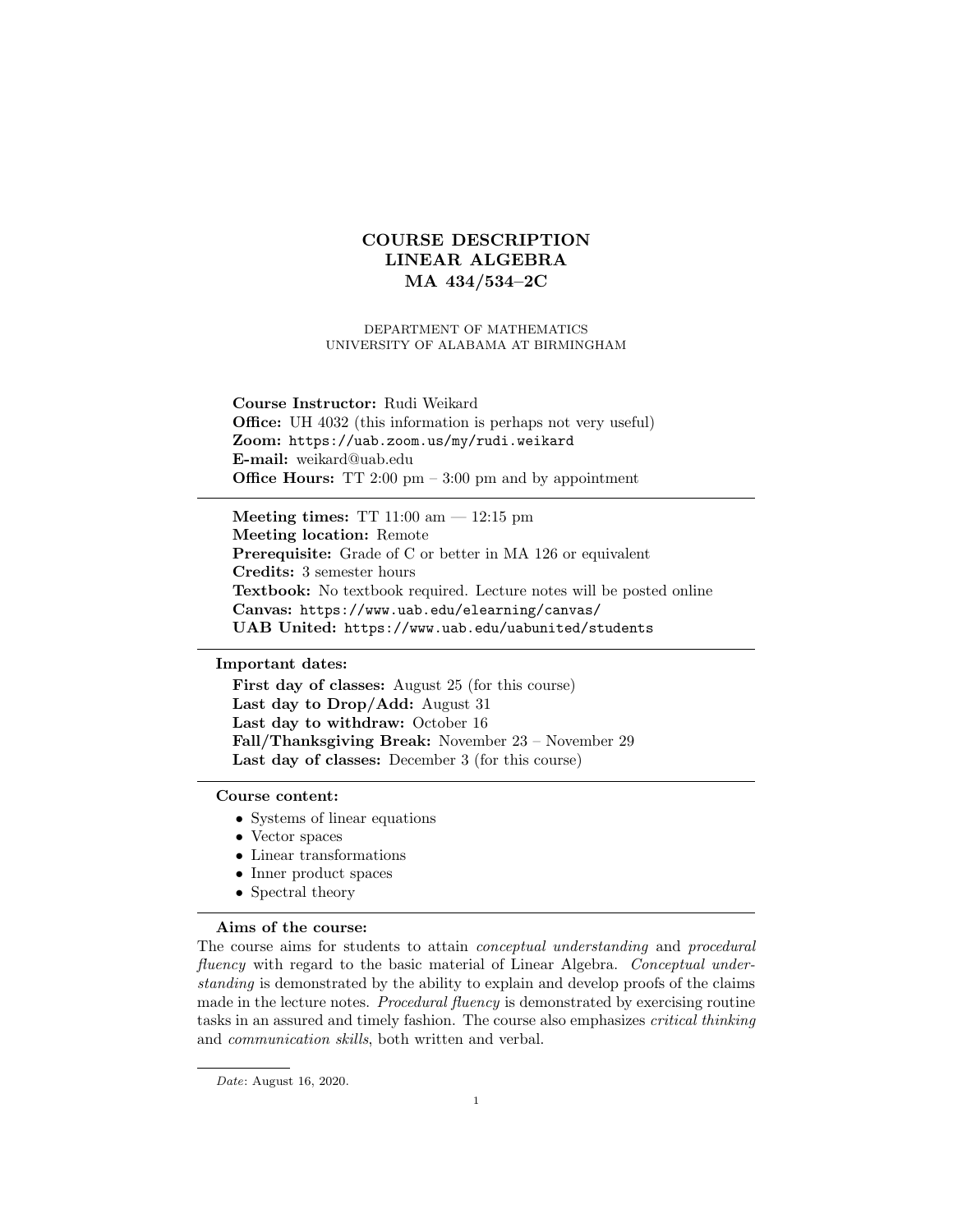2 DEPARTMENT OF MATHEMATICS UNIVERSITY OF ALABAMA AT BIRMINGHAM

#### Methods of teaching and learning:

- Students study the lecture notes providing missing details outside of class. A significant time commitment (certainly more than class time) is to be expected.
- Working in groups is encouraged but not required.
- Students may seek outside help (books, internet, class mates) as they see fit as long as any help is acknowledged.
- 28 class meetings of 75 minutes where students present the course material prepared in written form ahead of time.

## Assessment procedures:

- (1) There are no quizzes or tests. Neither is there a Final Exam.
- (2) Points are earned through preparation of papers, presentations of papers, and course participation as explained below.
- (3) Preparation of papers:
	- (a) The material in the lecture notes is organized in about 110 topics (which are grouped in sections and chapters).
	- (b) For each topic students prepare papers and put them in an electronic format (e.g., a scan of handwritten work on paper). Up to four students may collaborate in the preparation of a paper. Papers must have a title (the title of the topic treated) and must list the author or authors.
- (4) Presentation of papers:
	- (a) Students are selected randomly to present their work. This selection occurs just before class. Since random numbers are not distributed evenly for finitely many trials I may, if necessary, intercede to get a more even distribution of selections.
	- (b) Upon being selected a student may decline to present. There is no penalty for declining except the forfeiture of the opportunity of earning points.
	- (c) Upon being selected and accepting the task students share their paper with the class explaining all details (many of which are missing in the notes).
	- (d) After the presentation the paper will be made available to everyone on Canvas.
	- (e) 20 points will be awarded for the correct presentation of a topic. 8 points are awarded to the presenter while the remaining points are distributed equally among the authors of the paper (including the presenter). Up to four authors are allowed per paper.
- (5) Course participation:
	- (a) Being present in class is strongly recommended in case your name is being called to be the next presenter. There is, however, no penalty for being absent except the possible forfeiture of the opportunity of earning points.
	- (b) Sometimes a presentation may involve mistakes or issues may remain unclear. Students are encouraged to ask questions for additional clarification.
	- (c) Asking a relevant question will earn between 1 and 5 points at the discretion of the instructor.